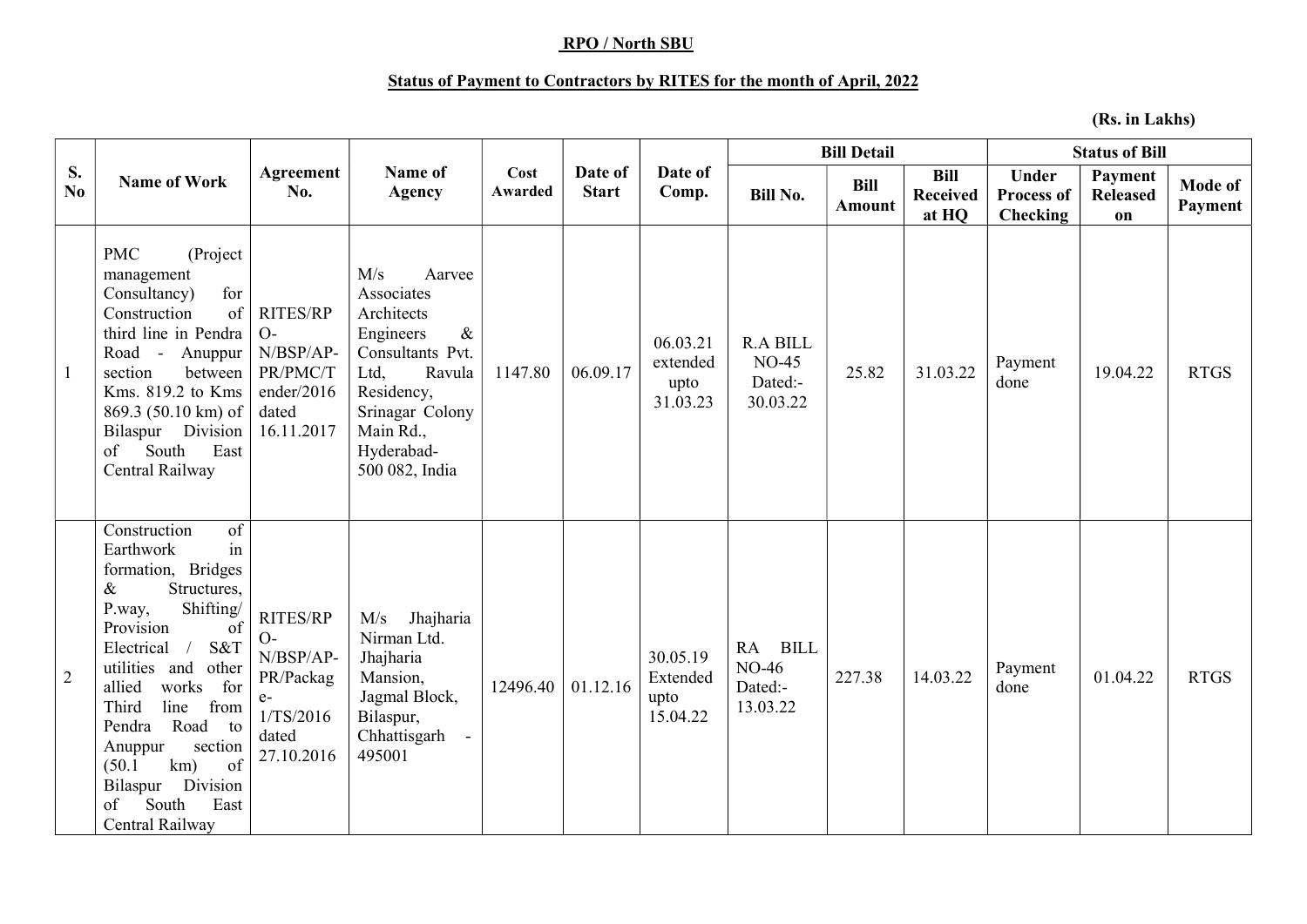|                | <b>Name of Work</b>                                                                                                                                                                                                                                                                                                                                                                 | Agreement<br>No.                                                              | Name of<br><b>Agency</b>                                                                                                                                                                     | Cost<br>Awarded | Date of<br><b>Start</b> | Date of<br>Comp.                                                               | <b>Bill Detail</b>                                              |                              |                                         | <b>Status of Bill</b>                         |                                  |                    |
|----------------|-------------------------------------------------------------------------------------------------------------------------------------------------------------------------------------------------------------------------------------------------------------------------------------------------------------------------------------------------------------------------------------|-------------------------------------------------------------------------------|----------------------------------------------------------------------------------------------------------------------------------------------------------------------------------------------|-----------------|-------------------------|--------------------------------------------------------------------------------|-----------------------------------------------------------------|------------------------------|-----------------------------------------|-----------------------------------------------|----------------------------------|--------------------|
| S.<br>No.      |                                                                                                                                                                                                                                                                                                                                                                                     |                                                                               |                                                                                                                                                                                              |                 |                         |                                                                                | <b>Bill No.</b>                                                 | <b>Bill</b><br><b>Amount</b> | <b>Bill</b><br><b>Received</b><br>at HQ | <b>Under</b><br><b>Process of</b><br>Checking | Payment<br><b>Released</b><br>on | Mode of<br>Payment |
| $\overline{3}$ | of<br>Construction<br>Type -II, Type-III,<br>Railway<br>Type-IV<br>Stations<br>quarters,<br>and other Service<br>Buildings and other<br>allied works from<br>Pendra Road<br>to<br>Anuppur section of<br>Bilaspur Division<br>South<br>East<br>of<br>Central Railway                                                                                                                 | RITES/RPO<br>$-N/BSP/AP$ -<br>PR/Package<br>$-II/2016$<br>dated<br>19.04.2017 | M/S GUPTA<br><b>ENTERPRISES</b><br>252-G,Sant<br>Nagar, East of<br>Kailash, New<br>Delhi-<br>110065Tel:<br>46116267,26426<br>267Fax:<br>26286927<br>Email:<br>sksingla $123@$<br>yahoo.co.in | 2619.98         | 16.05.17                | 15.05.19<br>extended<br>upto<br>19.10.21<br>(Work)<br>physically<br>completed) | <b>R.A BILL</b><br>$NO-20$<br>dated<br>30.03.22<br>(Final bill) | 124.10                       | 31.03.22                                | Payment<br>under<br>process                   |                                  |                    |
| $\overline{4}$ | $\overline{\text{of}}$<br>Construction<br>in<br>Earthwork<br>formation, Bridges<br>Structures,<br>&<br>Shifting/<br>P.way,<br>Provision<br>of<br>S&T<br>Electrical<br>utilities and<br>other<br>works<br>for<br>allied<br>line<br>Third<br>from<br>Road to<br>Pendra<br>section<br>Anuppur<br>km)<br>of<br>(50.1)<br>Division<br>Bilaspur<br>South<br>East<br>of<br>Central Railway | RITES/RPO<br>-N/BSP/AP-<br>PR/Package-<br>1/TS/2016<br>dated<br>27.10.2016    | Jhajharia<br>M/s<br>Nirman Ltd.<br>Jhajharia<br>Mansion,<br>Jagmal Block,<br>Bilaspur,<br>Chhattisgarh<br>495001                                                                             | 12496.40        | 01.12.16                | 30.05.19<br>Extended<br>upto<br>15.04.22                                       | Price<br>Escalation<br>$No-16$<br>Dated:-<br>30.03.221          | 61.63                        | 31.03.22                                | Payment<br>done                               | 26.04.22                         | <b>RTGS</b>        |